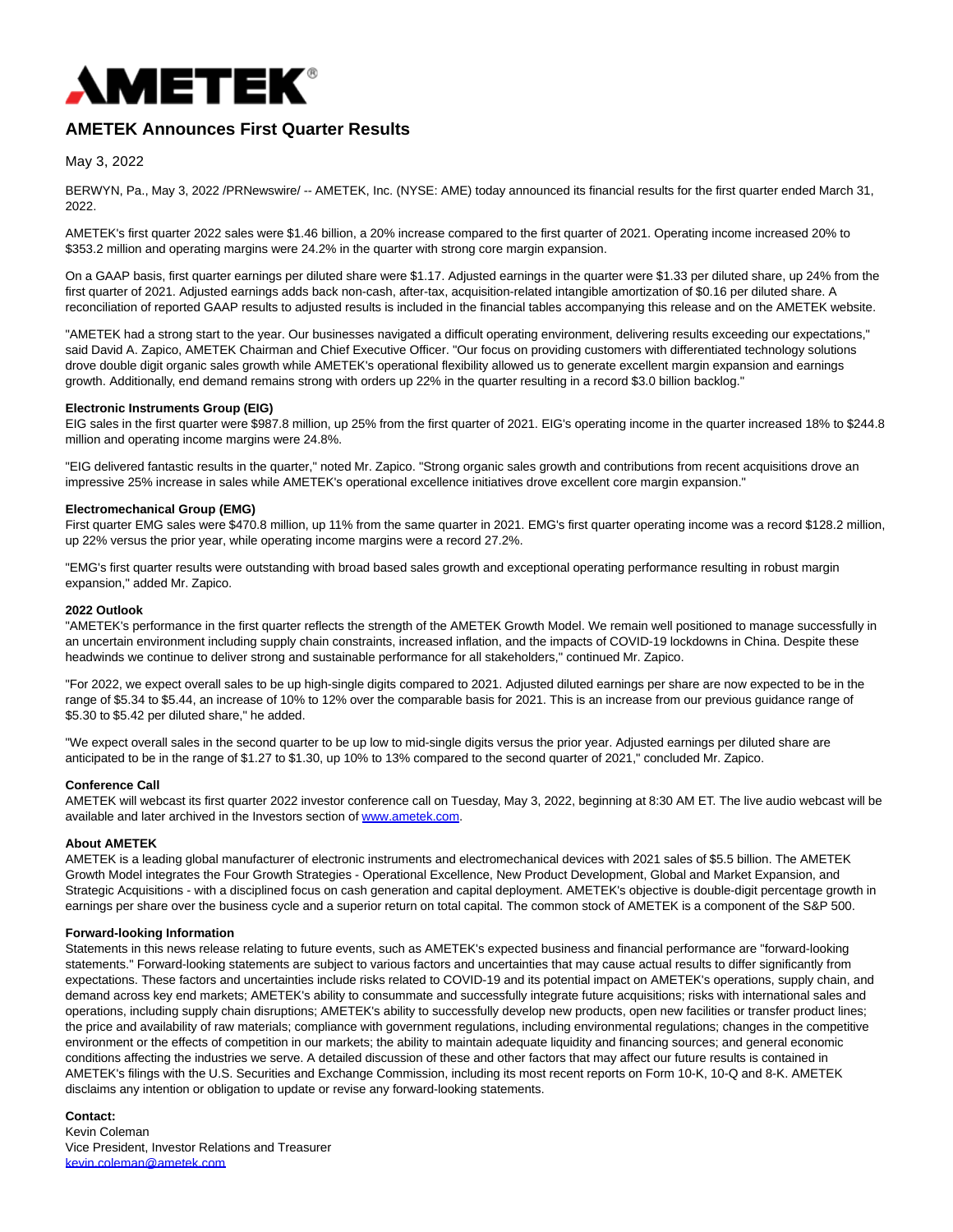# **AMETEK, Inc. Consolidated Statement of Income (In thousands, except per share amounts) (Unaudited)**

|                                             |    | <b>Three Months Ended</b><br>March 31, |           |  |  |  |
|---------------------------------------------|----|----------------------------------------|-----------|--|--|--|
|                                             |    | 2022                                   | 2021      |  |  |  |
| <b>Net sales</b>                            | \$ | 1,458,525\$                            | 1,215,742 |  |  |  |
| Cost of sales                               |    | 948,833                                | 789,392   |  |  |  |
| Selling, general and administrative         |    | 156,452                                | 133,005   |  |  |  |
| Total operating expenses                    |    | 1,105,285                              | 922,397   |  |  |  |
| <b>Operating income</b>                     |    | 353,240                                | 293,345   |  |  |  |
| Interest expense                            |    | (19,570)                               | (18, 947) |  |  |  |
| Other income (expense), net                 |    | 2,552                                  | (1, 942)  |  |  |  |
| Income before income taxes                  |    | 336,222                                | 272,456   |  |  |  |
| Provision for income taxes                  |    | 63,775                                 | 53,223    |  |  |  |
| <b>Net income</b>                           | S  | 272,447\$                              | 219,233   |  |  |  |
| Diluted earnings per share                  | \$ | $1.17$ \$                              | 0.94      |  |  |  |
| Basic earnings per share                    | \$ | 1.18\$                                 | 0.95      |  |  |  |
| Weighted average common shares outstanding: |    |                                        |           |  |  |  |
| <b>Diluted shares</b>                       |    | 233,065                                | 232,296   |  |  |  |
| Basic shares                                |    | 231,481                                | 230,435   |  |  |  |

| Dividends per share | $0.22$ \$ | 0.20 |
|---------------------|-----------|------|
|                     |           |      |

# **AMETEK, Inc. Information by Business Segment (In thousands) (Unaudited)**

|                                   | <b>Three Months Ended</b><br>March 31, |           |  |
|-----------------------------------|----------------------------------------|-----------|--|
|                                   | 2022                                   | 2021      |  |
| Net sales:                        |                                        |           |  |
| Electronic Instruments            | \$<br>987,759\$                        | 790,924   |  |
| Electromechanical                 | 470,766                                | 424,818   |  |
| Consolidated net sales            | \$<br>1,458,525\$                      | 1,215,742 |  |
| <b>Operating income:</b>          |                                        |           |  |
| Segment operating income:         |                                        |           |  |
| Electronic Instruments            | \$<br>244,774\$                        | 206,897   |  |
| Electromechanical                 | 128,209                                | 105,033   |  |
| Total segment operating income    | 372,983                                | 311,930   |  |
| Corporate administrative expenses | (19,743)                               | (18,585)  |  |
| Consolidated operating income \$  | 353,240\$                              | 293,345   |  |

### **AMETEK, Inc. Condensed Consolidated Balance Sheet (In thousands)**

| March 31. | December 31, |
|-----------|--------------|
| 2022      | 2021         |